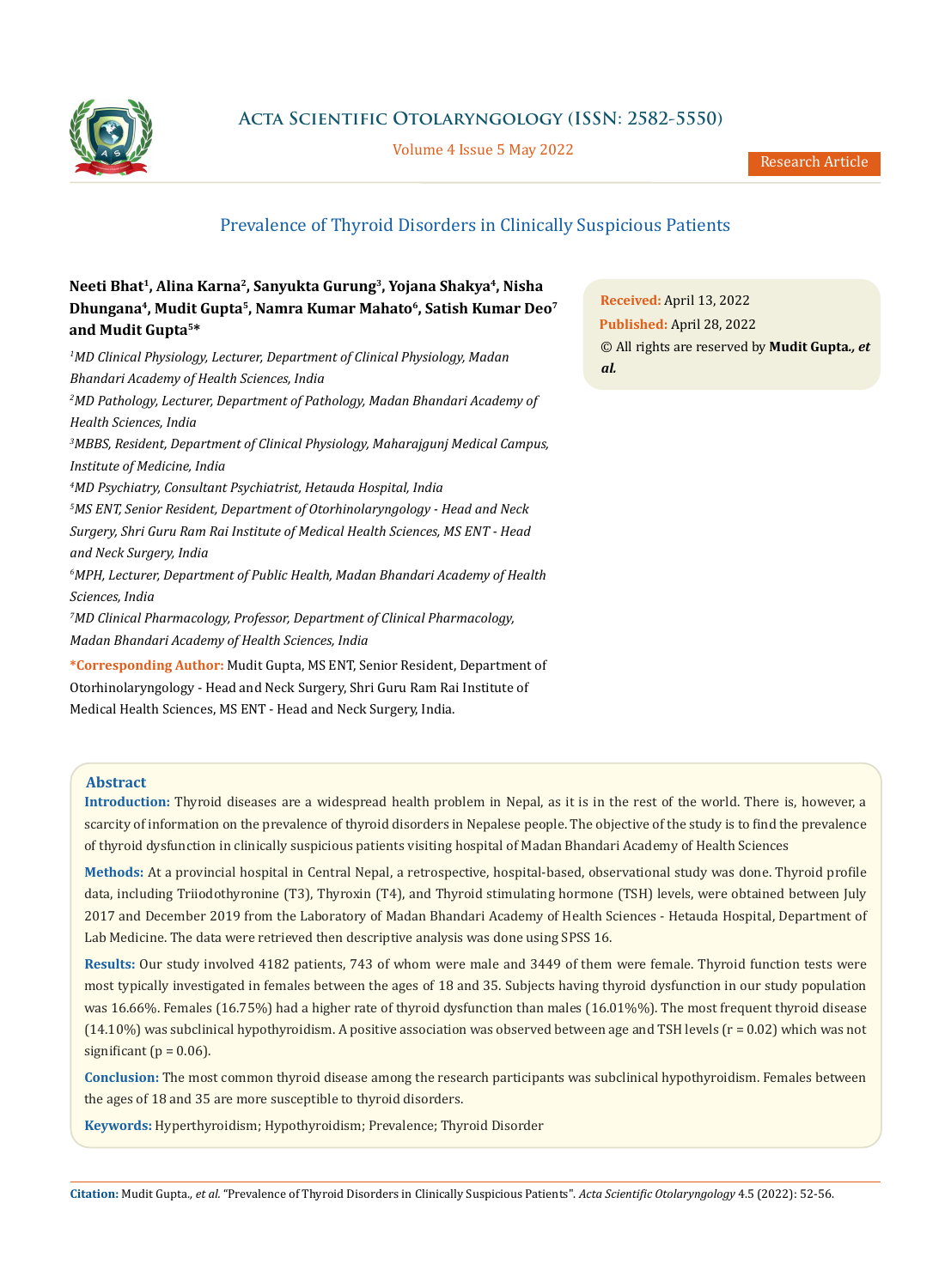#### **Introduction**

Globally, disorders of the thyroid are prevalent and Nepal is no exception to it [1,2]. Growth and development of the human body are influenced by thyroid hormones. Alterations of thyroid hormones affect most of the organs of the human body. Symptoms and signs can vary widely and can result in significant morbidity and mortality. Lack of understanding of thyroid disorders has led to a significant number of people being unaware of the condition. Prognosis is better when diagnosed early and treated properly. The effects of thyroid hormone deficiency extend beyond biological impacts to include social and professional factors as well. Women, ages, ethnicities, geographies, and iodine intake all contribute to thyroid dysfunction [3]. Thus, prevalence of thyroid disorders can't be predicted based on statistics from one population. In order to provide researchers, guideline developers, and policymakers with baseline data about thyroid disorder, this hospital-based prevalence study was conducted. These data can be used for identifying priorities in healthcare, prevention, and policy-making.

#### **Materials and Methods**

The study was undertaken by utilizing data retrieved from Madan Bhandari Academy of Health Sciences - Hetauda Hospital's Department of Laboratory Medicine between July 2017 and December 2019. All patients (n = 4182) with clinical suspicion of thyroid disorder who attended the outpatient department (OPD) or inpatient department (IPD) of a hospital were included. The study was ethically cleared by the Ethical Review Board of Nepal Health Research Council. The secondary data from MIDAS software was retrieved and then analyzed. Thyroid function tests (Total T4, Total T3, Free T3, Free T4, and TSH) were performed using immunoassay analyzers on serum of individuals with suspected thyroid dysfunction. At the laboratory, three milliliter (ml) of blood samples were collected in an aseptic condition in the morning. Once the sample clotted, it was centrifuged at 2000 rpm/min for 30 minutes to separate the serum. After labeling the serum and storing it at -20 $\mathrm{^o C}$ , assays were performed later.

The TSH levels of serum samples were analyzed using a 3rd generation automated electrochemiluminescence sandwich immunoassay (Lifetronic, CL- 8000). The analytical sensitivity was 0.004 μIU/ml. The laboratory's reference values were TSH: 0.55-4.78 µIU/ml; fT3: 2.3-4.2 pg/ml; fT4: 0.89-1.76 ng/dl; T3: 60-181 ng/dl and T4: 4.5-12.60 µg/dl. Analytical sensitivity was 0.004 μIU/ml for TSH, 0.4 µg/dl for T4, 35 ng/dl for T3, 0.05 ng/

dl for FT4 and 1.0 pg/ml for FT3. Hypothyroidism was classified as clinical (overt) if TSH was  $\geq 4.78 \mu$ IU/ml and FT4  $\leq 0.89$  ng/dL or T4  $\leq$  4.5 µg/dl and subclinical if TSH was  $\geq$  4.78 µIU/ml and FT4/ T4 was within the reference range. Hyperthyroidism was classified as clinical (overt) if TSH was  $\leq$  0.55  $\mu$ IU/ml and FT4  $\geq$  1.76 ng/dL or T4  $\geq$  12.6 µg/dl and subclinical if TSH was  $\leq$  0.55 µIU/ml and FT4 and T4 was within the reference range.

The data were analyzed using Statistical Package for Social Science (SPSS) version 16.0 (SPCC Inc. Chicago). The data was analyzed using descriptive statistics. The data were presented as frequency, percentage, and mean ± SD.

#### **Results**

There were a total of 4182 (male = 743, female = 3449) patients enrolled in our study. Study participants had a mean age of 42.59 ± 15.19 years ranging from one year to 102 years old. Participants' ages ranged from three years to 102 years for males, and 1 year to 92 years for females. Male participants' mean age was  $47.35 \pm$ 17.39 years whereas mean age of female participants was  $41.58 \pm$ 14.48 years.

Those who took part in the study tended to be mostly females in the 18-35 age bracket. Males, however, tended to belong to the older age groups, most of whom were over 55 (Figure 1).



population.

The total number of euthyroid participants in our study was 3444. Subclinical hypothyroidism was most prevalent among the participants (Table 1).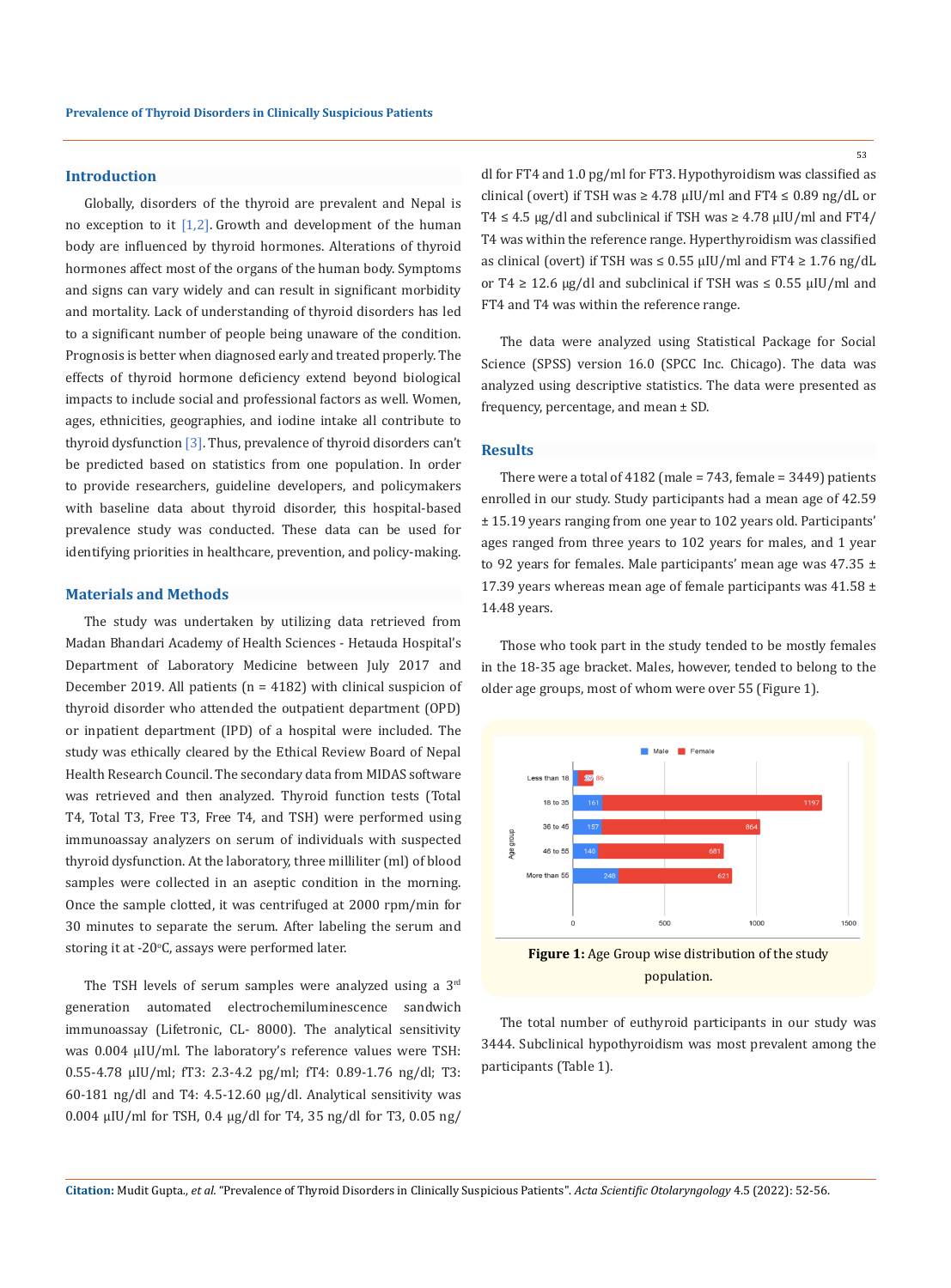| <b>Thyroid status</b>          | <b>Male</b> | <b>Female</b> | <b>Total</b> | <b>Prevalence</b><br>(%) |
|--------------------------------|-------------|---------------|--------------|--------------------------|
| Clinical<br>Hypothyroidism     | 13          | 66            | 79           | 1.88                     |
| Sub-clinical<br>Hypothyroidism | 103         | 487           | 590          | 14.10                    |
| Hyperthyroidism                | 3           | 25            | 28           | 0.6                      |
| Total                          | 119         | 578           | 697          | 16.67                    |

Out of total, 41 participants had thyroid function test finding not falling into any of the defined categories. Some of them had hyperthyroidism  $(n = 9)$  of secondary or tertiary.

Men with hypothyroidism had the oldest mean age, while women with hyperthyroidism had the oldest mean age (Table 2).

Table 1: Distribution of thyroid disorders (n = 697).

| <b>Thyroid status</b>      |                   | <b>Male</b>   | Female            |             |  |
|----------------------------|-------------------|---------------|-------------------|-------------|--|
|                            | Mean (yrs)        | Range (yrs)   | Mean (yrs)        | Range (yrs) |  |
| Hyperthyroidism            | $52.67 \pm 10.97$ | $44-65$ years | $45.60 \pm 16.77$ | 24-70       |  |
| Hypothyroidism             | $58.15 \pm 14.62$ | 36-83         | $44.82 \pm 15.14$ | 20-73       |  |
| Subclinical Hypothyroidism | $50.94 \pm 16.02$ | 10-102        | $44.39 \pm 13.94$ | 13-82       |  |
| Euthyroidism               | $46.54 \pm 17.61$ | 3-97          | $40.97 \pm 14.45$ | 1-89        |  |

**Table 2:** Age of patients with different thyroid disorder.

Majority of those with hyperthyroidism were females, ranging in age from 18 to 35 years. Among study participants with clinical hypothyroidism, the majority were females aged 18-35. Subclinical

hypothyroidism was most common in females 18-35 years of age, and in males over 55 years of age (Table 3).

| Age group (yrs) | Hyperthyroidism |               | <b>Hypothyroidism</b> |        | <b>Sub-clinical Hypothyroidism</b> |        |
|-----------------|-----------------|---------------|-----------------------|--------|------------------------------------|--------|
| Age group (yrs) | Male            | Female        | Male                  | Female | Male                               | Female |
| < 18            |                 |               | 0                     |        |                                    |        |
| 18-35           | $\Omega$        | 12            |                       | 22     | 19                                 | 142    |
| 36-45           |                 | $\mathcal{L}$ | 3                     | 15     | 18                                 | 115    |
| $46 - 55$       |                 |               | 2                     | q      | 23                                 | 123    |
| >55             |                 | q             | 8                     | 20     | 42                                 | 104    |

**Table 3:** Distribution of thyroid disorder of different age groups among males and females.

The TSH values did not significantly ( $p = 0.06$ ) correlate with age ( $r = 0.02$ ).

#### **Discussions**

We found 16.67% subjects having thyroid dysfunction in our study population. Participating in this study are primarily residents of Makwanpur and Bara districts of Nepal. There is a variable prevalence of thyroid disorders associated with age, sex, geography, and intake of iodine. Thyroid disorders were found to be highly prevalent in similar studies conducted across Nepal in varied contexts [1-3]. Nepal is a mountainous landlocked country.

Natural iodine is deficient in the Himalayan soils and rivers. Years of washing of the soil by glaciers and strong rains have resulted in a loss of iodine content. Iodine shortage can continue in the soil indefinitely because there is no natural method to remedy it. In such a climate, all crops would be lacking in iodine. As a result, humans and animals who are completely reliant on such crops are at risk of iodine deficiency. In the Himalayas, outright cretinism used to be frighteningly widespread [4]. During an assessment of micronutrient status conducted in 2016, it was found that Nepal's Universal Salt Iodization program has resulted in an optimal intake of iodine. In 1998, Nepal adopted the Iodized Salt (Production,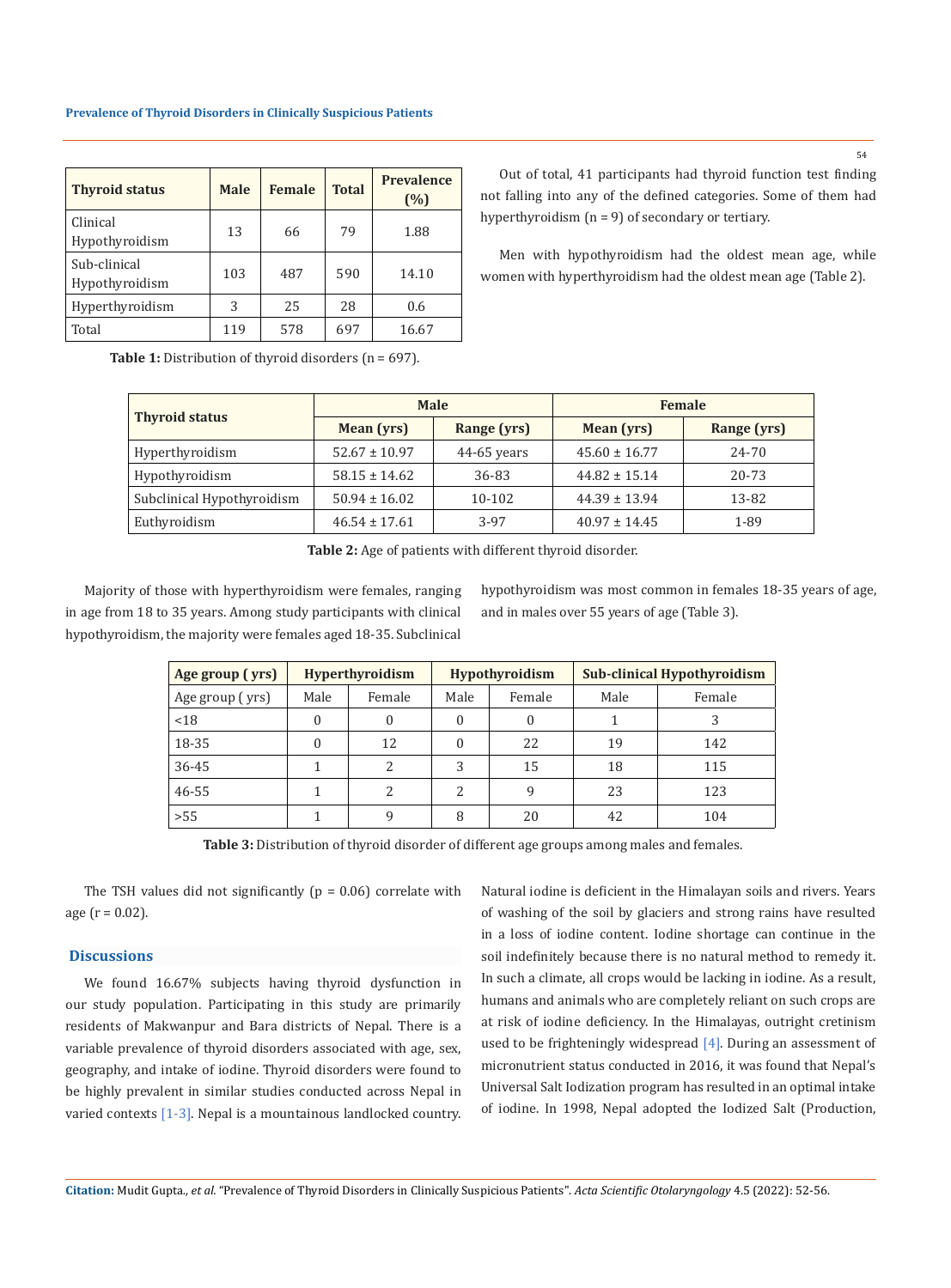Sale, and Distribution) Act, requiring all salt to be iodized before it could be sold or distributed [5].

All of this has resulted in a lower incidence of cognitive impairment in today's babies, allowing youngsters to thrive, a remarkable achievement for a country where cretins historically accounted for 18% of 750 residents of a place in the mountainous region of Nepal [4]. Current hospital based study puts high prevalence of thyroid disorder. The finding is however not comparable to earlier studies where the reported prevalence were 22.4- 25% [1-3]. The most likely explanation is that, as a result of health insurance coverage, more healthy people are getting general health examinations. In addition, the majority of people may have been on medication due to coverage by the health insurance scheme. Also, as previous studies were conducted at least around five years back, the health infrastructure improvement in the last few years might have contributed to the decrease in prevalence of thyroid disorder [6].

There was notable female preponderance in the current study. Likewise the prevalence of thyroid disorder was slightly higher in females (16.75%) compared to males (16.01%). Similar findings were observed in earlier studies [1,7].Women are more likely than men to suffer from thyroid disorders. Many thyroid disorders are autoimmune in nature, explaining this gender difference in part. The immune system is more readily influenced by sex steroids in women, resulting in autoimmune disease. Even though their effects on lymphocyte differentiation and maturation are incompletely understood, estrogen and progesterone are thought to be involved in triggering an immune response [8].

Females belonging to the age group 18-35 were most commonly affected with thyroid disorder. The prevalence of thyroid problems among women in this age group draws attention to the expanding health requirements of this significant segment of Nepalese society, especially given the link between thyroid disorders and cardiovascular risk factors such as hypertension and dyslipidemia.

As in earlier studies at Nepal  $[1]$ , and India  $[7]$ , the majority of females seeking thyroid function testing were similar. However, the majority of male seeking thyroid function tests belonging to the age group above 55 were not in line with earlier studies [1,7].

The most common abnormality in our study was elevated TSH with the majority of the participants having subclinical hypothyroidism. A study conducted in far western Nepal reported Hyperthyroidism to be the most common thyroid dysfunction [9]. In a study conducted among children between 6 and 12 years old at Udayapur district, Eastern Nepal, subclinical hypothyroidism was also most commonly encountered in children with excess thyroid consumption. Uncertainty surrounds the exact mechanism through which chronic high iodine intake leads to hypothyroidism. Iodine intake that exceeds the recommended daily intake damages thyroid peroxidase and induces apoptosis in cell tissues in a manner that involves free radicals. However, it isn't known whether iodineinduced apoptosis leads to chronic iodine-induced hypothyroidism [10].

There are several limitations to our research: Because it was a single hospital-based study, the prevalence of thyroid diseases may have been exaggerated. Second, the study assumed that the target group was iodine sufficient based on their consumption of iodized salt, rather than checking for reliable markers such as iodine concentration in salt samples or urine iodine excretion. As a result, etiological factors were not researched. In addition, the study's nonrandomized design and lack of clinical data are significant limitations, and some individuals with low or normal TSH may be on levothyroxine. Due to the retrospective nature of the study, the co-morbidities of the study participants could not be analyzed. The finding that a large proportion of people have thyroid dysfunction without realizing it supports the value of regular thyroid function screening for early detection and treatment of thyroid dysfunction. The current study may not represent the entire population because it was conducted in a single center hospital. The study did, however, identify the prevalence of thyroid dysfunction in Hetauda Hospital, which can be used as a baseline data for further study.

To provide precise data about thyroid dysfunction in the community, we recommend a large countrywide epidemiological study with rigorous methodology and extensive field-based in nature.

#### **Conclusion**

Our study suggested that the prevalence of thyroid disorders among the population seeking thyroid screening in MBAHS hospital, Hetauda is high (16.67%) and subclinical hypothyroidism (14.10%) is most common. We conclude that women of the age group 18- 35 are highly prone to developing a thyroid disorder.

#### **Acknowledgments**

We would like to thank Prof. Dr. Jayendra Bajracharya, HOD and Tapeshwar Yadav, Lecturer of Department of Lab Medicine for

55